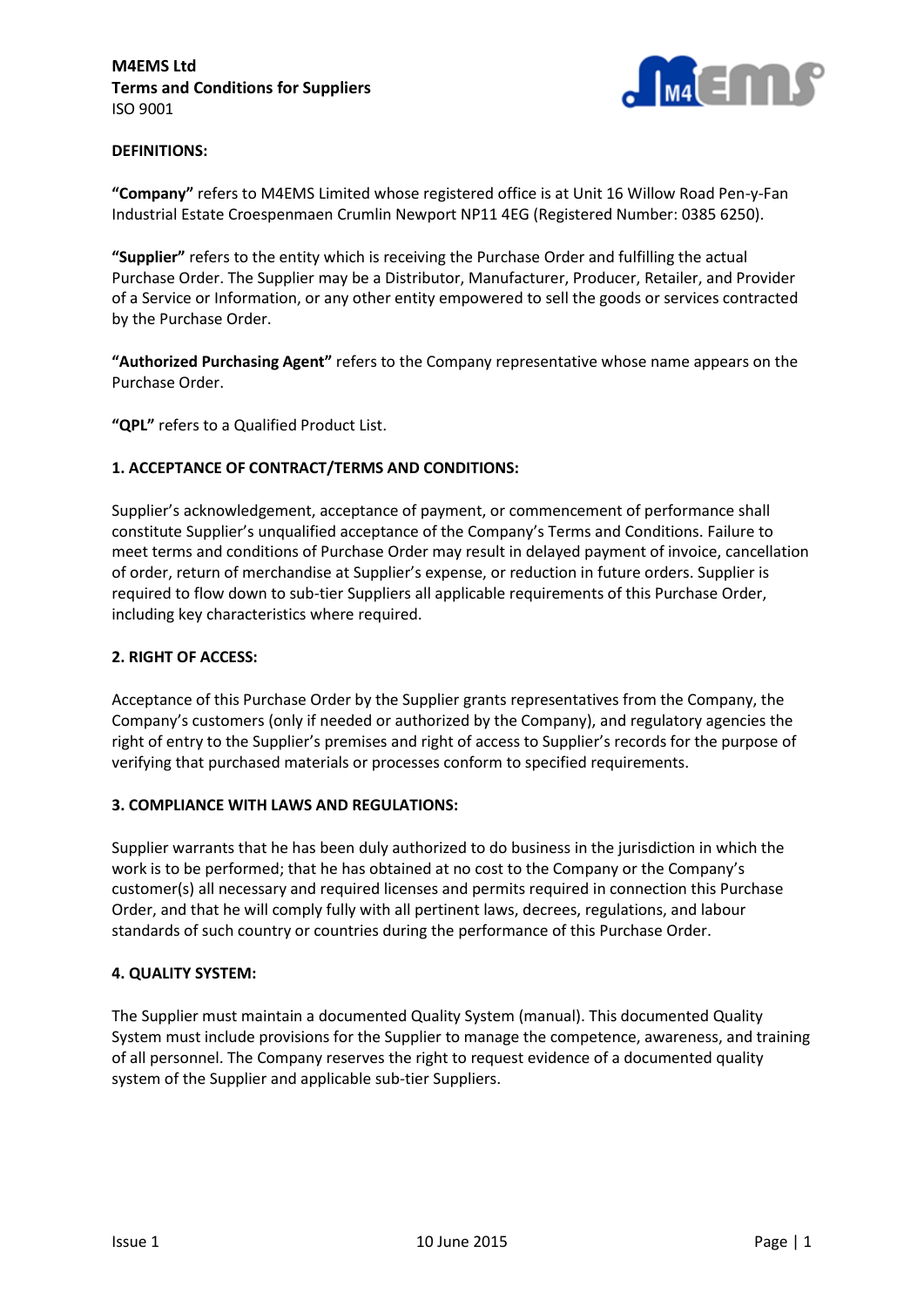

# **5. SUBSTITUTIONS:**

No substitutions allowed whatsoever. The product shipped to the Company must exactly match those shown on the Company Purchase Order. To ship an alternate or "better than" product, a Supplier must receive prior written authorization from the Company (formal change order to the Purchase Order). Product deviations from the Purchase Order may be rejected at the dock and returned to the Supplier freight collect.

### **6. SHELF LIFE:**

In cases of materials with expiration dates, at least 85% of shelf life is required upon delivery unless otherwise agreed upon or specified.

### **7. NONCONFORMANCE OF PRODUCT:**

If at any time Supplier becomes aware that shipped material is nonconforming product, Supplier must immediately notify buyer to negotiate arrangements for disposition. the Company does not accept non-conforming material, and no oral agreement or action of any kind may alter this provision without specific written agreement by the Company.

### **8. CHANGE IN PRODUCT AND/OR PROCESSES:**

Any change in the product and/or process definition and/or site of manufacture must be made known in advance of shipment to the Company for authorization/approval. (Also includes changes in ownership, change in quality control procedure and any change in the QPL.)

#### **9. OVER SHIPMENTS:**

No over shipments will be accepted without prior written authorization from the Company (formal change order to the Purchase Order). The quantity set forth in the Purchase Order is the contract quantity. Without authorization, the overage portion of your shipment may be returned to you freight collect which will require you to re-deliver/re-invoice consistent with the quantity or pricing specified in the Purchase Order.

#### **10. UNDER SHIPMENTS:**

Exact quantity on Purchase Order is required. No under shipments allowed. If quantity cannot be met, then the Company must be notified in writing prior to order fulfilment. This notification must include the cause for the quantity discrepancy. the Company will choose at that time whether to allow the Purchase Order to be amended to reflect the new approved quantity or whether the Purchase Order needs to be cancelled.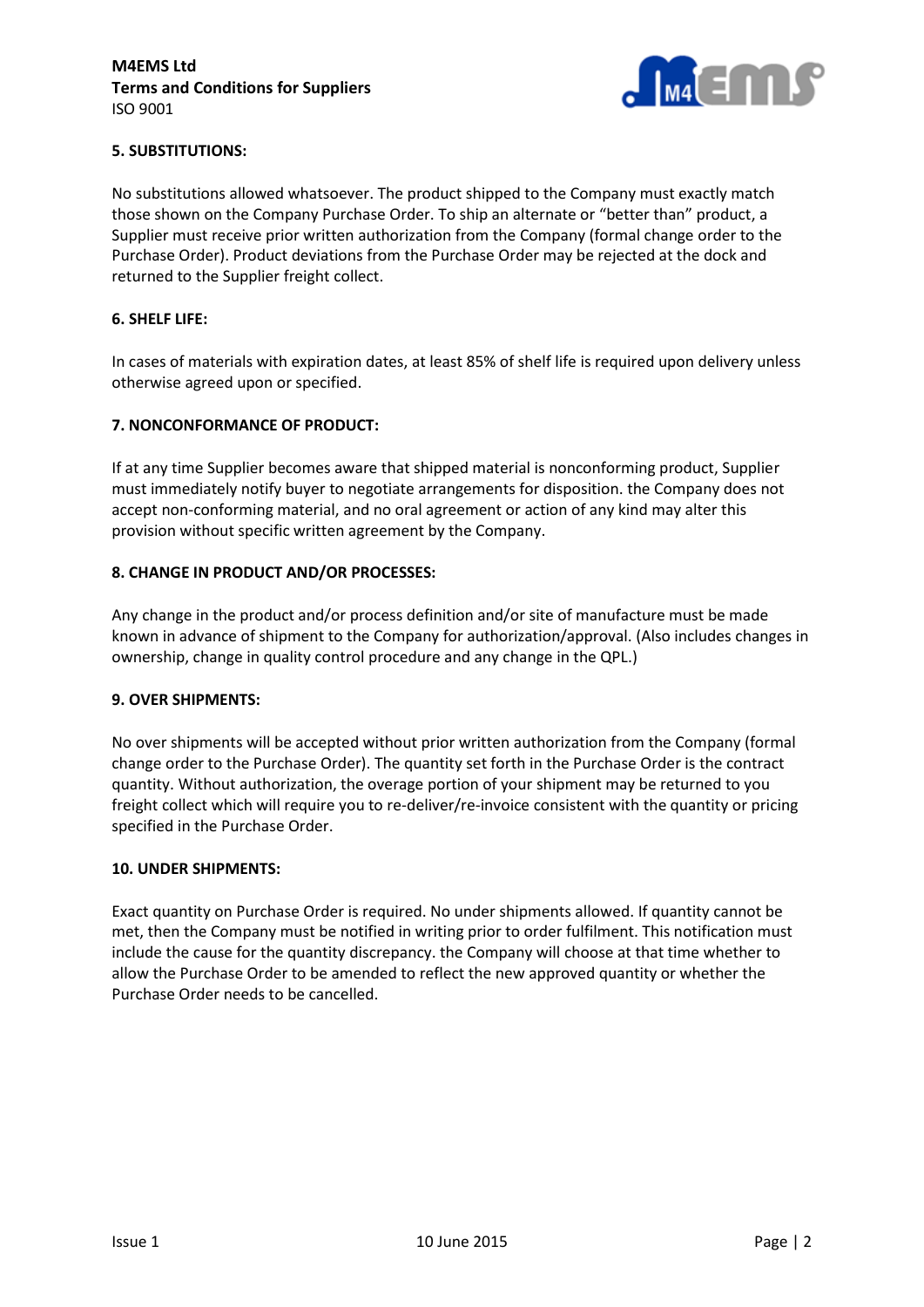

# **11. PARTIAL SHIPMENTS:**

Partial shipments may be authorized if the Company is contacted by the Supplier prior to shipment and subject to the Company's agreement that a partial order will be allowed. Partial shipments are only authorized in cases where a verified Purchase Order fulfilment date is given to the Company by the Supplier. If the Partial Shipment is not fulfilled by the verified Purchase Order fulfilment date, the Company reserves the right to return the already delivered product at the Supplier's expense for a full refund. Partial shipments are never allowed in cases where the Purchase Order states that "Partial shipments will not be accepted".

## **12. SUPPLIER REQUIREMENT TO NOTIFY BUYER:**

Supplier shall immediately notify the Company in writing whenever a verbal or written change request has been received from a representative of the Company other than the Authorized Purchasing Agent. This includes any change request that affects any aspect of the current Purchase Order including – but not limited to − existing terms and conditions, costs, items ordered, specifications on the items ordered, or schedule of delivery. Only the Authorized Purchasing Agent has the authority to make a change to the Purchase Order via a formal change order.

## **13. IDENTIFICATION AND TRACEABILITY:**

the Company requires that all purchased products – including raw materials and packaging – are clearly identified by part number, trade name, or chemical name – and that lot numbers and/or batch numbers are clearly designated on the delivery paperwork. Date of Manufacture and Shelf Life/Expiration Date must also be clearly labelled on all products that have a shelf life as well as on corresponding paperwork.

### **14. DELIVERY PAPERWORK:**

Delivery paperwork at a minimum must include a packing slip and any other paperwork designated on the Purchase Order. All raw materials must be accompanied by a written Certificate of Analysis and Material Safety Data Sheet regardless of whether the Purchase Order specifies these documents. All written paperwork must be received in order for a Purchase Order to be considered fulfilled. Failure to submit required paperwork to the Company within 24 hours of delivery may result in payment being held. If such paperwork does not exist, a written statement must be supplied to that effect with each order and sent via fax or e-mail to the Company or attached with the packaging paperwork. The Company may return products at the Supplier's cost if acceptable required documentation is not received within 3 business days after delivery. Failure to provide the required paperwork will jeopardize the Supplier's performance rating.

### **15. TIME OF THE ESSENCE; NO WAIVER:**

Time is of the essence with respect to every term and condition. No acceptance of partial performance on the part of the Company shall constitute a waiver of any term or condition without prior express written authorization from the Company.